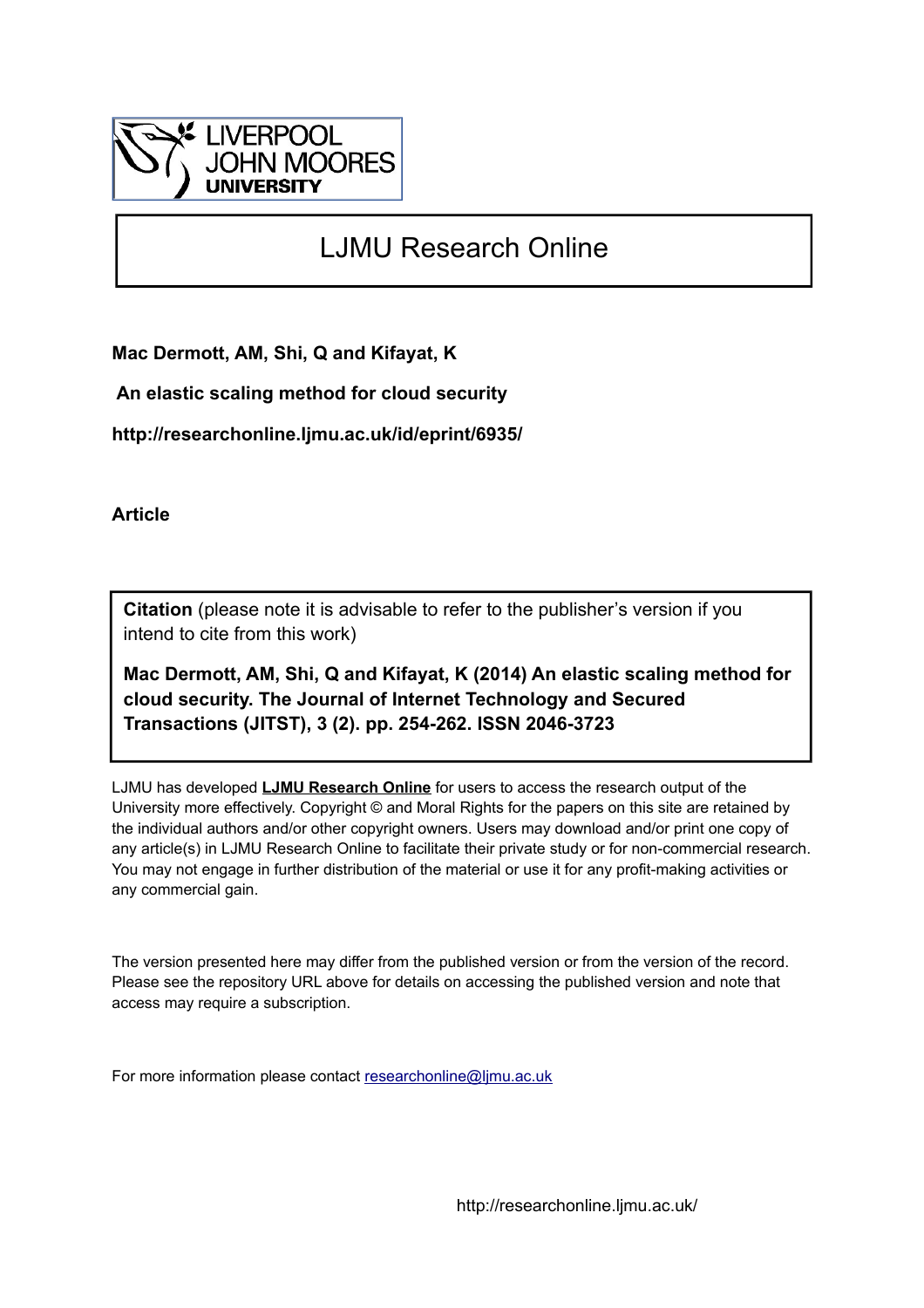# **An elastic scaling method for cloud security**

**\_\_\_\_\_\_\_\_\_\_\_\_\_\_\_\_\_\_\_\_\_\_\_\_\_\_\_\_\_\_\_\_\_\_\_\_\_\_\_\_\_\_\_\_\_\_\_\_\_\_\_\_\_\_\_\_\_\_\_\_\_\_\_\_\_\_\_\_\_\_\_\_\_\_\_\_\_\_\_\_\_\_\_\_\_\_\_\_\_\_\_\_\_\_\_\_\_\_\_\_\_\_\_\_\_\_\_\_\_\_\_\_\_\_\_\_\_\_\_\_\_\_\_\_\_\_\_\_\_\_\_\_\_\_\_\_\_\_\_\_\_\_\_\_\_\_\_\_\_\_**

Áine MacDermott, Qi Shi, Madjid Merabti & Kashif Kifayat *PROTECT: Research Centre for Critical Infrastructure Computer Technology and Protection* Liverpool John Moores University, Liverpool

[a.mac-dermott@2008.ljmu.ac.uk](mailto:a.mac-dermott@2008.ljmu.ac.uk) and {q.shi,m.merabti,k.kifayat}@ljmu.ac.uk

### **Abstract**

*Cloud computing is being adopted in critical sectors such as transport, energy and finance. This makes cloud computing services critical in themselves. When cyber attacks and cyber disruptions happen, millions of users are affected. A cyber disruption in this context means a temporary or permanent loss of service, with impact on users of the cloud service who rely on its continuity. Intrusion detection and prevention methods are being developed to protect this sensitive information being stored, and the services being deployed. There needs to be an assurance that the confidentiality, integrity and availability of the data and resources are maintained. This paper presents a background to the critical infrastructure and cloud computing progression, and an overview to the cloud security conundrum. Analysis of existing intrusion detection methods is provided, in addition to our observation and proposed elastic scaling method for cloud security.*

## **1. Introduction**

As more sectors adopt cloud services in their computing environment, the trend will also reach IT services operating critical infrastructure. Critical infrastructures are physical or mechanical processes mostly controlled electronically by systems, usually called supervisory control and data acquisition (SCADA) or process control systems (PCSs), composed of computers interconnected by networks. Examples include transportation, energy, telecommunications, and water. When critical infrastructures were first implemented, the security and protection of their management system was not a primary concern [1]. In recent years, critical infrastructure have become increasingly dependent on ICT; more interconnected and linked to the Internet. Consequently, this makes these systems more vulnerable and increases the risk of cyberattack [2].

SCADA systems have evolved over the years from being monolithic, to distributed, to networked. Research has shown that cloud computing will eventually reach the IT services that are operating critical infrastructures [3–6]. There is a similarity between critical infrastructure and cloud computing, as they are primarily large distributed data sets and may possess the same underlying issues. The emergence of the cloud computing paradigm could be beneficial for the operation and performance of these complex infrastructures.

With the technical development and market growth in cloud computing, organisations that provide, operate and maintain IT systems for critical infrastructure are making the decision as to when they should make the computing paradigm shift. Cloud services can offer efficient access to large IT infrastructures that benefit from the economy of scale. It would be highly desirable to maintain irrecoverable and valuable data obtained from critical infrastructure within secure cloud infrastructures [5]. However, the reality of today's advanced malware and targeted attacks is that 100% protection is not realistic. Reducing attack vectors and marginalising the impact of an attack is the practical approach.

The layout of this paper is as follows: Section 2 provides background on critical infrastructure and their cloud computing progression, as well as cloud attributes and security concerns. Section 3 details existing approaches to detecting intrusions in the cloud environment. In Section 4 we present our observation and elastic scaling method for this protection problem. In Section 5 we evaluate our approach, and in Section 6 discuss some thoughts on this area. Our conclusions and future work are highlighted in Section 7.

# **2. Background**

## **2.1. Critical infrastructure overview**

Critical infrastructures, such as the power grid and water distribution facilities, include a high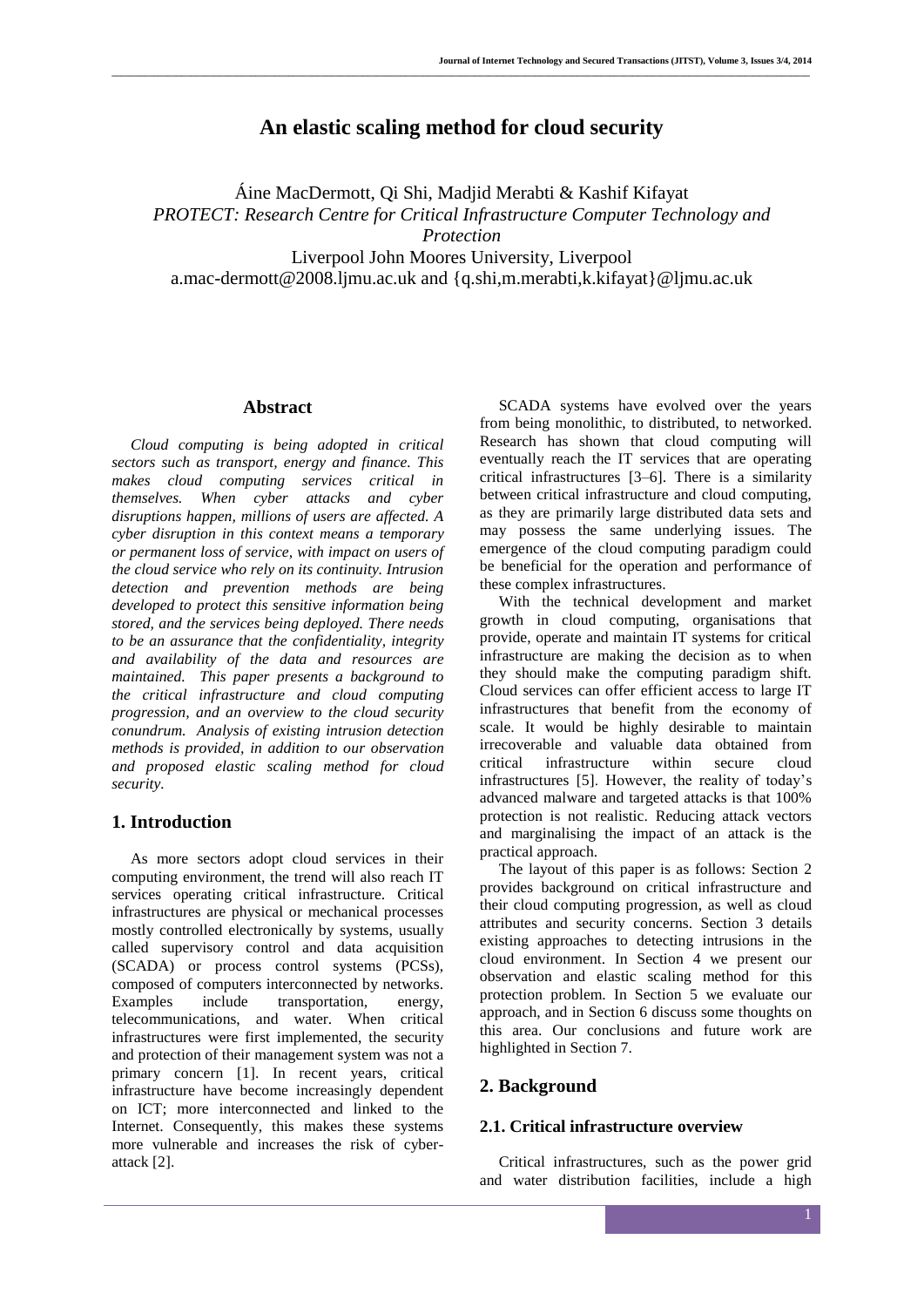number of devices over a large geographical area. These infrastructures face significant threats as the growth in the use of industrial control systems such as SCADA systems, and their integration to networks in order to coordinate and manage the actions of these devices. The importance of protecting these infrastructures has been particularly highlighted by the increase in advanced persistent threats (APTs), such as 'Stuxnet' and 'Duqu', which were designed to target these control systems and disrupt their functionality [7]. Effective protection of SCADA systems is therefore crucial, as these are important components of critical infrastructures, and it is apparent that existing methods do not meet the security requirements of such interconnected infrastructures [4].

The evolution of SCADA systems has also raised concerns about cyber-related vulnerabilities. The SCADA industry is transitioning from a legacy environment, in which systems were isolated from the Internet and focused on reliability instead of security, to a modern environment where networks are being leveraged to help improve efficiency.

Traditionally, these infrastructures were inherently secure systems, as they were largely based on dedicated communication links. Nowadays, modern infrastructures make use of IT technologies, where wireless sensor networks (WSNs) with open access have become an integral part of virtually any critical infrastructure. Since IT infrastructures have become an integral part of almost all organisations, cloud computing will have a significant impact on them.

Critical infrastructure currently makes use of the benefits offered by general IT services, so benefiting from the intricate cloud computing paradigm is expected. Embracing the cloud environment is a natural extension of remote access as it removes the requirement for the user to be in the same location as the infrastructure. Remote access to critical infrastructure is already common practice, i.e. remote access to intelligent electronic devices (IEDs) or user interfaces in a substation for maintenance. While this could provide improved performance, concerns over protecting sensitive data and services in this environment remain [8].

Previous work of ours MacDermott et al. [4] has detailed a way in which critical infrastructure could utilise the cloud environment for improved performance and analysis of the automation processes.

### **2.2. Cloud computing overview**

Cloud computing is a style of computing where elastic IT related capabilities are provided as an optimised, cost-effective and on-demand utility [9]. This can be considered as an evolution of e-business as cloud computing helps enterprises create and

deliver IT solutions in a more flexible and costeffective way. Cloud providers usually build up large scale data centres and provide cloud users with computational resources in three service models:

- Software as a Service (SaaS)
- Platform as a Service (Paas)
- Infrastructure as a Service (IaaS)

Figure 1 details these service models and gives examples of each [10]:



There are security issues at each level of the cloud computing paradigm. These levels are application level, virtual level and physical level. The application level comprises of Software as a Service (SaaS), in which enterprises host and operate their applications over the Internet so that the customers can access it [11]. One benefit of this model is that customers do not need to buy software licences or any additional equipment for hosting the application.

The virtual level includes Platform as a Service (PaaS) and Infrastructure as a Service (IaaS). PaaS provides a platform for building and running customer applications. Enterprises can build applications without installing any tools on their local systems and can deploy them without many difficulties. IaaS provides a convenient option for organisations by transferring the IT infrastructure to the cloud provider. It is the responsibility of the cloud provider to tackle issues of management, such as configuring servers, routers, firewalls to name a few [11].

The physical level refers to the infrastructure upon which clouds are deployed. Security requirements and threats associated with each of these services are depicted in Table 1.

Cloud deployment models include public, private, community and hybrid:

 A public cloud is available to the general public or large industry group, owned by an organisation selling cloud services. A third party provides infrastructure, platform and software. The management, operational and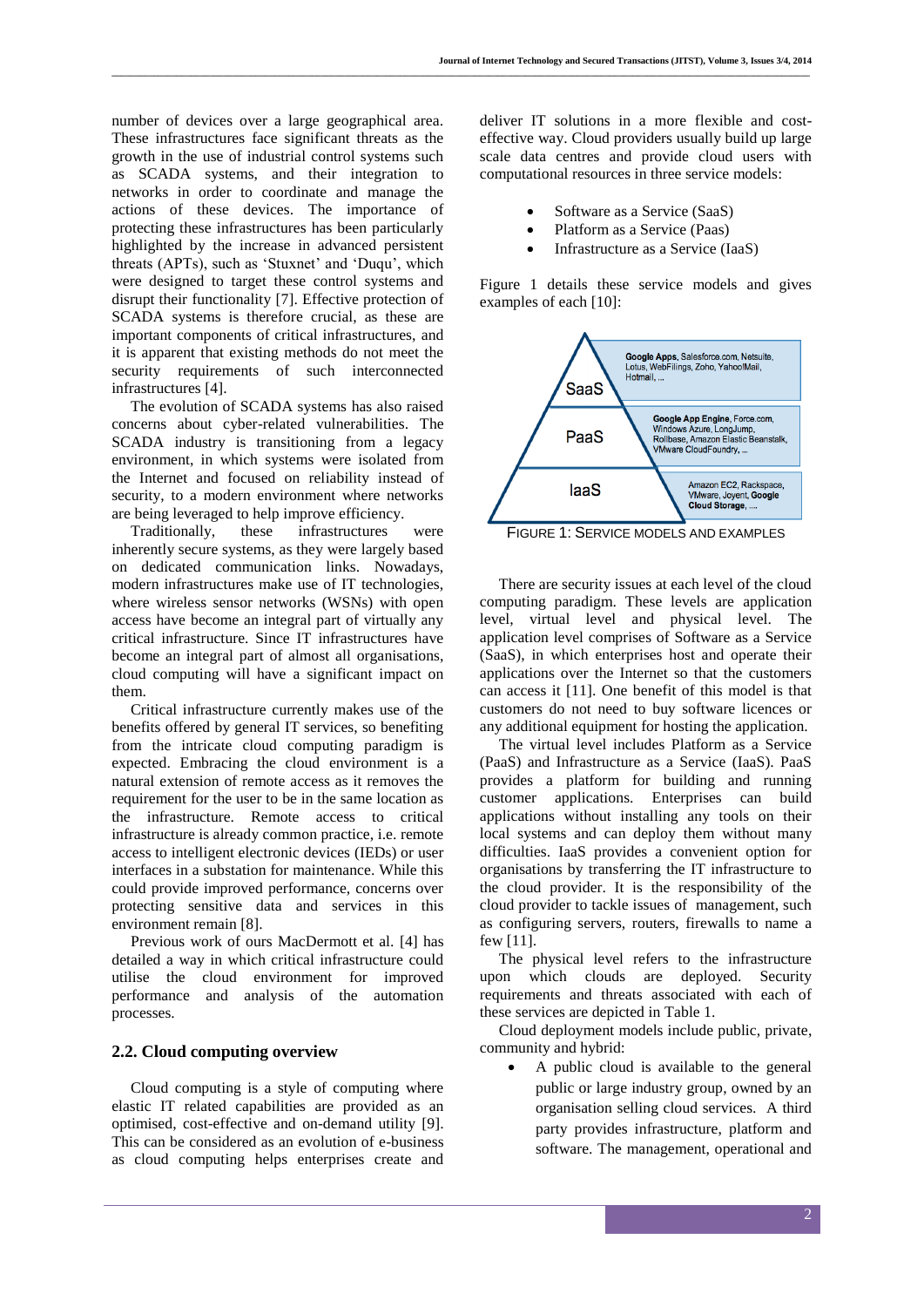| Level                | Service level                                                             | Security requirements                                                                                                                                                                                                                                          | <b>Threats</b>                                                                                                                                                                                                                                                                                                                            |
|----------------------|---------------------------------------------------------------------------|----------------------------------------------------------------------------------------------------------------------------------------------------------------------------------------------------------------------------------------------------------------|-------------------------------------------------------------------------------------------------------------------------------------------------------------------------------------------------------------------------------------------------------------------------------------------------------------------------------------------|
| Application<br>level | Software as a<br>Service (SaaS)                                           | Access control<br>٠<br>Communication protection<br>٠<br>Data protection from exposure<br>٠<br>Privacy in multitenant environment<br>٠<br>Service availability<br>٠<br>Software security                                                                        | Data interruption<br>٠<br>Exposure in network<br>٠<br>Interception<br>п<br>Modification of data at rest and in transit<br>٠<br>Privacy breach<br>٠<br>Session hijacking<br>٠<br>Traffic flow analysis<br>٠                                                                                                                                |
| Virtual level        | Platform as a<br>Service (PaaS),<br>Infrastructure as a<br>Service (IaaS) | Access control<br>$\bullet$<br>Application security<br>$\bullet$<br>Cloud management control security<br>$\bullet$<br>Communication security<br>$\bullet$<br>Data security<br>$\bullet$<br>Secure images<br>$\bullet$<br>Virtual cloud protection<br>$\bullet$ | Connection flooding<br>٠<br>Distributed denial of service (DDoS) attack<br>$\bullet$<br>Defacement<br>٠<br>Disrupting communications<br>٠<br>Exposure in network<br>٠<br>Impersonation<br>٠<br>Programming flaws<br>٠<br>Software modification<br>٠<br>Software interruption<br>٠<br>Session hijacking<br>٠<br>Traffic flow analysis<br>٠ |
| Physical level       | Physical data centre                                                      | Hardware security<br>$\bullet$<br>Hardware reliability<br>٠<br>Legal not abusive use of cloud<br>$\bullet$<br>computing<br>Network protection<br>$\bullet$<br>Network resources protection<br>$\bullet$                                                        | Network attacks<br>$\bullet$<br>Connection flooding<br>٠<br>Distributed denial of service (DDoS) attack<br>$\bullet$<br>Hardware interruption<br>٠<br>Hardware theft<br>$\bullet$<br>Hardware modification<br>$\bullet$<br>Misuse of infrastructure<br>٠<br>Natural disasters                                                             |

| TABLE 1: SECURITY REQUIREMENTS AND THREATS ASSOCIATED WITH EACH SERVICE LEVEL. |  |
|--------------------------------------------------------------------------------|--|
|--------------------------------------------------------------------------------|--|

security requirements are provisioned and shared between users and providers with a service level agreement (SLA).

- A private cloud operates for a single organisation. The infrastructure can be located in the organisational unit or in a third party unit's data centre. Private clouds grant complete control over how data is managed and what security measures are in place.
- A community cloud is shared by several organisations, supporting a specific community. The infrastructure is placed in more than one organisation in the community or third party's data centre. Management and operational tasks are split between data centre owner, organisations and third party.
- Hybrid clouds are the combination of more than one cloud deployment model, as previously described. All the infrastructure, platform and software are portable and can switch between the deployment models in the hybrid architecture [13].

In cloud environments, network perimeters will no longer exist from the cloud user's perspective, which renders traditional security protection methods, such as firewalls, inapplicable to cloud applications. The ability to clearly identify, authenticate, authorise and monitor who or what is accessing the assets of an organisation is essential.

# **3. Detecting intrusions in the cloud environment**

Despite security issues delaying its adoption, cloud computing has already become an unstoppable force; thus, security mechanisms to ensure its secure adoption are an immediate need [14]. The distributed and open structure of cloud computing and services becomes an attractive target for potential cyber-attacks by intruders. The traditional intrusion detection and prevention systems (IDS/IPS) are largely inefficient to be deployed in cloud computing environments due to their openness and specific essence [15]. In addition, the deployment of intrusion detection and prevention systems varies per solution and is something that is not cohesive in its approach.

In the cloud environment, where massive amounts of data are generated due to high network access rates, an IDS must be robust against noise data and false positives. Since cloud infrastructure have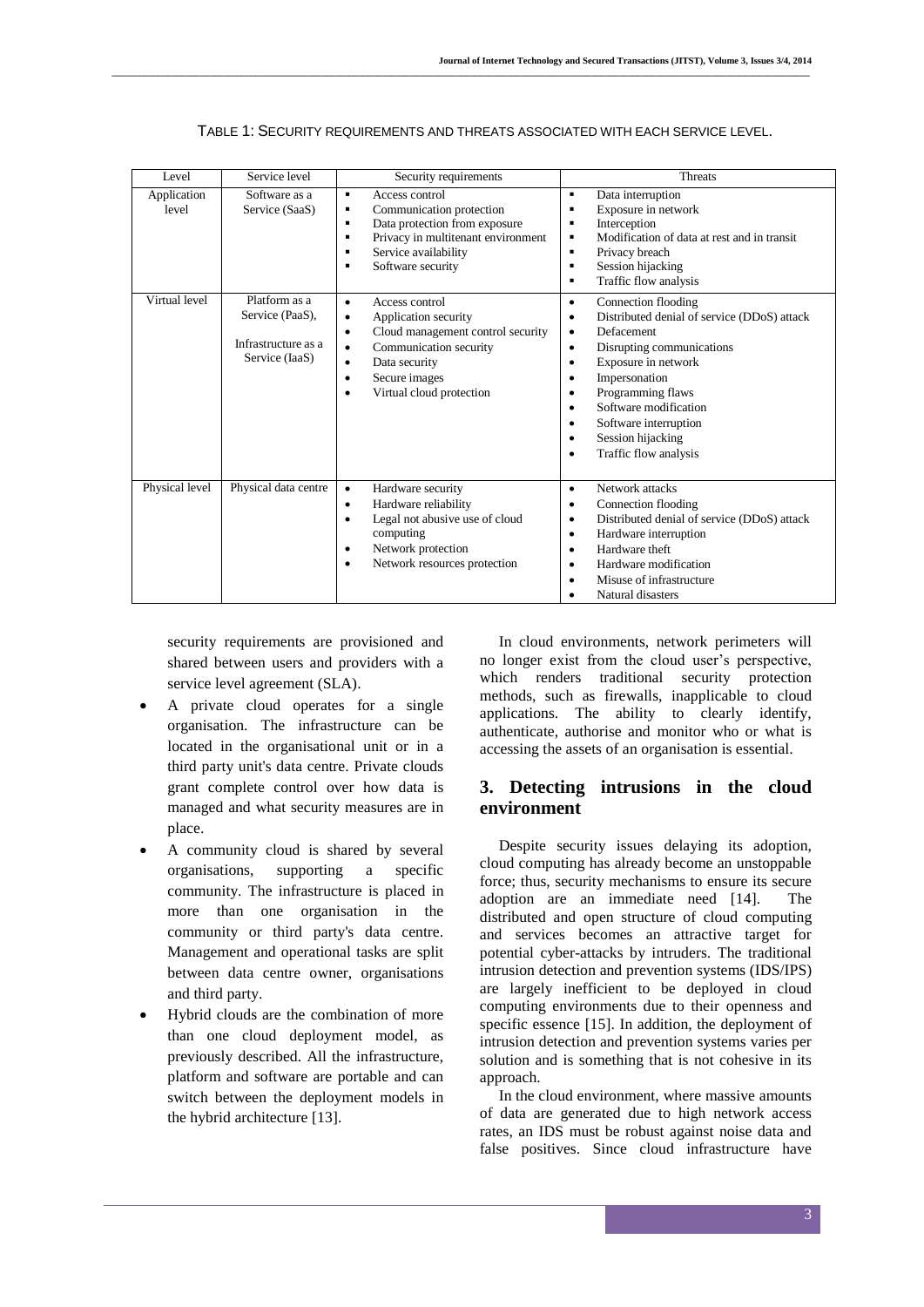enormous network traffic, traditional IDSs are not efficient to handle such a large data flow. Due to the large data sets, classification techniques require a huge amount of memory and CPU usage.

Hamad and Al-Hoby [16] implemented the Cloud Intrusion Detection Service (CIDS), which can be deployed by cloud providers to enable clients to subscribe with the IDS in a service-based manner, i.e. "Security-as-a-Service". It is a re-engineered version of Snort, which is an open-source network IDS/IPS. The model outperforms currently used solutions for service-based IDS but at the same time provides minimal overhead to the case of traditional IDS deployment for single network protection.

Dhage et al. [17], convey that when there is only one IDS in the entire network, the load on it increases as the number of host's increases. It is difficult to keep track of different kinds of attacks or intrusions, which are acting on each of the host present in the network. An architecture in which mini IDS instances are deployed between each user of the cloud and the cloud service provider is proposed. As a result, the load on each IDS instance will be less than that on a single IDS and for this reason, the small IDS instance will be able to do its work in a more efficient way.

The work of Lee [18], proposes a multi-level IDS and log management method based on consumer behaviour for applying IDS effectively to the cloud system. They assign a risk level to users' behaviour based on analysis of their behaviour over time. By applying differentiated levels of security strength to users based on the degree of anomaly increases the effective usage of resources. Their method proposes the classification of generated logs by anomaly level. This is so that the system administrator analyses logs of the most suspected users first.

Lo et al. [19] present a cooperative intrusion detection system framework for cloud computing networks. They deploy an IDS in each cloud region, and each entity cooperates with each other through the exchange of alerts to reduce the impact of DoS attacks. A Snort based IDS is implemented and the three main modules are plugged into the system: block, communicate, defense. A co-operate agent is used to receive alerts from other IDSs, and they are analysed using a majority vote in order to determine the accuracy of results. If deemed a legitimate alert, the blocking rule is implemented. By co-operative operation among these agents, early detection and prevention technique is implemented. Therefore, IDSs deployed in cloud computing regions except the victim one could prevent this kind of attack.

Randles and Lamb [20], focus on tackling distributed load balancing for cloud computing and present a comparative study of algorithms considered. It is expressed that as the system increases in size and complexity, the rule sets become unwieldy. This means that it may not be

possible to maintain a viable monitoring and response cycle to manage the computational workload. For example, the execution of one rule may cause an event, triggering another rule set or set of rules, dependent on the current state. Methods are sought that promote load balancing on the global cloud scale via actions and interactions at the component level; however, a combination of algorithms seems clear.

In Mahmood and Agrawal [21], the focus is on 'Principal Component Analysis Neural network Algorithm' (PCANNA) which is used to reduce the number of computing resources, both memory and CPU time required to detect an attack. Feature reduction is used to remove useless information from the original high dimensional database of cloud traffic data. A back propagation algorithm is applied on reduced cloud traffic data for classification. Their contribution shows that dimensional reduction techniques help compact similar alerts and correlate alerts coming from heterogeneous platforms on several sites to detect intrusions that are more complex.

Alsafi et al. [22] propose an integrated intrusion handling model for cloud computing, which combines anomaly and signature detection. Their focus is on stopping an attack, rather than detecting it. Actions their proposed method should take include terminating the user session that is being used during the attack, block access to the target from the offending user account, IP address, or other attacker attribute. The integrated model uses signature matching with normal traffic profiling to enhance attack detection. They propose to deploy their IDS in the virtual machine (VM) itself as well as the virtual network in order to monitor the activities within the system.

Cloud defence strategy needs to be distributed so that it can detect and prevent the attacks that originate within the cloud itself and from the users using the cloud technology from different geographic locations through the Internet. As the popularity of the services provided in the cloud environment grows rapidly, the exploitation of possible vulnerabilities grows at the same pace.

## **4. Our observation**

In the service-oriented architecture of the cloud, collaboration means data are coming from many different sources so existing IDS techniques will not be able to process data of this scale. Our survey of related work identified current weaknesses with existing approaches:

- Overload with a high volume of traffic
- Fail to scale to satisfy high speed networks
- Loss of accuracy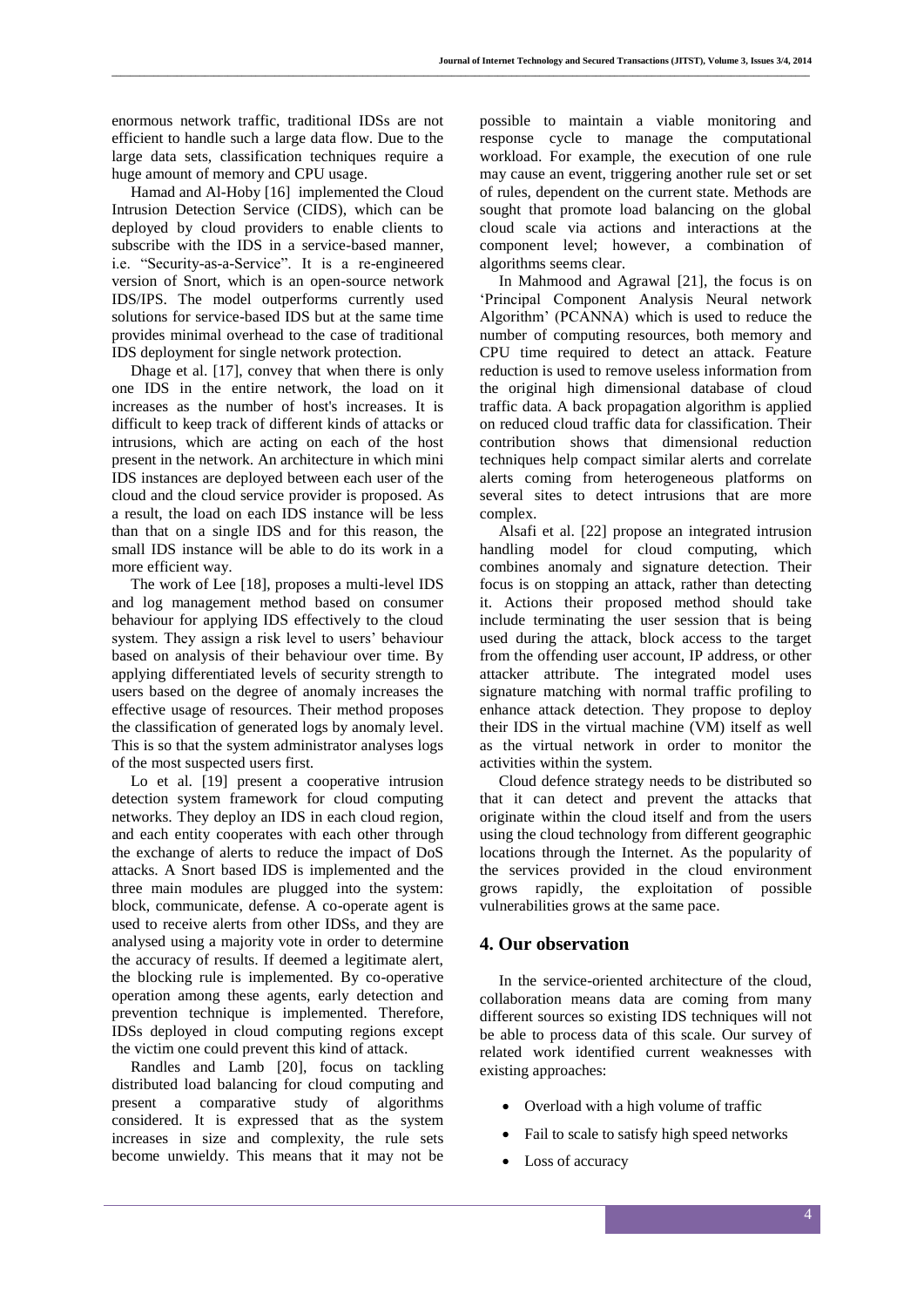- Inaccurate profile of usage
- Require human intervention, which can slow down response time.
- Simply flags suspect behaviour
- High false alarm rate
- Ineffective log management.
- Cannot detect novel attacks.

Distributed systems need to maintain a balance between communication overheads and the addition of process power, as resources can become constrained. Distributed IDS detect attacks by analysing large sets of traffic. This traffic is often analysed by taking a sample, and a large percentage of attacks can be detected quite quickly, whereas novel attacks are often missed.

Since cloud computing supports a distributed service oriented paradigm, multi-domain and multiusers administrative infrastructure, it is more prone to security threats and vulnerabilities, such as data breaches, data loss, service hijacking, denial of services (DoS) attacks, malicious insiders to name a few [9]. The Cloud Security Alliance report "Top Threats to Cloud Computing," published in March 2010 identified the following threats in their initial document:

- Abuse and misuse of cloud computing
- Insecure application programming interfaces
- Malicious insiders
- Shared technology vulnerabilities
- Data loss
- Data leakage
- Account, service, and session hijacking

The updated report published in 2013, entitled "The Notorious Nine – Cloud Computing Top Threats in 2013" [23] includes distributed denial of service (DDoS) as a key threat, not originally considered in 2010. By forcing the victim cloud service to consume inordinate amounts of finite system resources such as processor power, memory, disk space or network bandwidth, the attacker (or attackers, as is the case in DDoS attacks) causes an intolerable system slowdown and leaves all the legitimate service users confused.

It can be inferred that as the use of cloud in organisations grows, so will the rate of denial of service attacks. These attacks against the cloud are launched to deny service availability to end users. While DDoS attacks tend to generate a lot of fear and media attention, they are by no means the only form of DoS attack. Asymmetric application-level DoS attacks take advantage of vulnerabilities in web servers, databases, or other cloud resources, allowing a malicious individual to take out an application using a small attack payload – in some cases less than 100 bytes long [23].

Unavailability of services due to cloud outages can cause monetary loss to cloud providers and operational loss to cloud users. Hosting infrastructure services, and storing sensitive data in the cloud environment brings with it security and resilience requirements that existing cloud services are not well placed to address. IDS mechanisms require an extensive use of hardware, especially CPU and memory, and may cause unintentional resource exhaustion or a bottleneck. We undertook a comparison of current protection approaches for the cloud environment, to ensure that our approach would have a minimal impact on the clouds infrastructure and the services operating within.

#### **4.1. Analysis**

**\_\_\_\_\_\_\_\_\_\_\_\_\_\_\_\_\_\_\_\_\_\_\_\_\_\_\_\_\_\_\_\_\_\_\_\_\_\_\_\_\_\_\_\_\_\_\_\_\_\_\_\_\_\_\_\_\_\_\_\_\_\_\_\_\_\_\_\_\_\_\_\_\_\_\_\_\_\_\_\_\_\_\_\_\_\_\_\_\_\_\_\_\_\_\_\_\_\_\_\_\_\_\_\_\_\_\_\_\_\_\_\_\_\_\_\_\_\_\_\_\_\_\_\_\_\_\_\_\_\_\_\_\_\_\_\_\_\_\_\_\_\_\_\_\_\_\_\_\_\_**

Traditional network monitoring schemes are not<br>lable to high-speed networks. Where many scalable to high-speed networks. solutions sample traffic, we believe sampling should fall within a prescribed error tolerance level. For detecting intrusions in the cloud environment, sampling costs are of paramount importance.

A solution to the problems we have identified would have to encompass the following attributes:

- Automate detection
- Scalable
- Elastic
- Traffic filter/gateway entity
- Improved efficiency over current methods
- Nominal profile that updates as parameters adjust

Our proposed approach, incorporating these attributes will use the resources of the cloud environment to sample at a higher resolution so it is has improved effectiveness. Our proposed traffic filter entity is effectively a gateway. It channels information from different cloud services and analyses them to determine an attack, e.g. DDoS. The measurements required to obtain a comprehensive view on the status of the cloud lead to the generation of a very large volume of data coming from multiple distributed locations. Hence, a scalable monitoring system should be able to efficiently collect, transfer and analyse such volume of data without impairing the operations of the cloud.

The traffic filter entity needs to determine, firstly, if an attack is occurring. Many methods to detect intrusions have predefined thresholds or behaviours of their traits. In some cases, these could simply be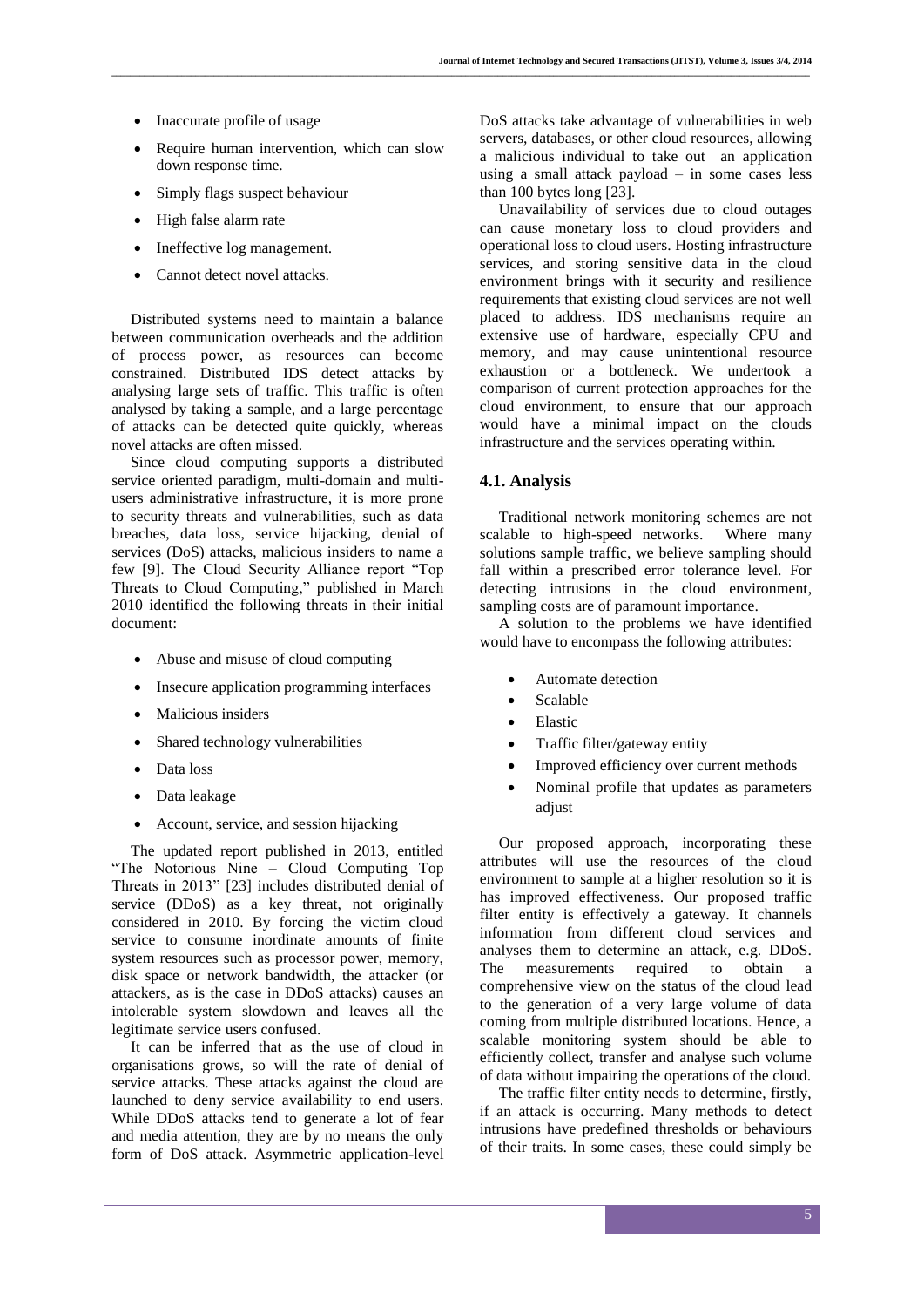high surges of traffic and are legitimate. Our approach allows the traffic filter/gateway entity to scale out, using more resources of the cloud to balance the load of traffic and analyse in a higher resolution. When we start to see an attack, we scale out, i.e. clone/spawn the traffic filer service. It would be highly desirable to use the resources of the cloud to protect the cloud.

There would be an elastic traffic filter in each cloud provider domain. The removal of the human element to analyse 'flagged' actions would improve the efficiency of the proposed approach, as this action would be automated. We need to design an algorithm to deal with distributed cloud attacks. Static sampling algorithms, such as Simple Random Sampling were originally considered as an efficient approach, however, they tend to oversample at peak periods when efficiency and timeliness are crucial, thus not ensuring the accuracy of estimation. The biggest challenge in employing a sampling algorithm on a given network is scalability.

Combining stateful and stateless signatures for attack detection, differs from related work that mainly employs one or two signature approaches. The main benefit from the combination is that not all malicious packets have to be inspected in order to ascertain the presence of an attack. This improves detection efficiency and makes attack detection feasible within the routing infrastructure.

#### **4.2. Case Study**

A, B, C, and D represent services in a cloud environment. The traffic filter (TF) is a scalable gateway, through which communication between services in the cloud environment passes through as a normal occurrence. An exemplary scenario illustrating our proposed solution is illustrated in Figure 2:



**FIGURE 2: SERVICES IN A CLOUD ENVIRONMENT COMMUNICATING THROUGH THE TRAFFIC FILTER**

A-C are colluding to attack the cloud service. D is the target, and TF is the scalable traffic filter gateway.

Service D (Victim) sends a request to Service A, B or C. The Services attempt to send malicious traffic to the user/collusion. This could even be a flash crowd type attack. In this scenario, all the communication passes through the traffic filter, so there is a nominal profile of actions and behaviour stored.

Analysis takes place in the following steps:

Analysis Stage 1: Step 1: Anomaly detected.

Analysis Stage 2: Step 2: Scale out/Spawn TF entity.

Step 3: Mitigate/Drop packets.

There is no single point of failure as the traffic filter is elastic so it scales the analysis of traffic and balances this with the new entity it has spawned, as illustrated in Figure 3:



**FIGURE 3: TRAFFIC FILTER SCALING ITS RESOURCES TO BALANCE THE LOAD FOR ANALYSIS**

A flow diagram depicting the actions the traffic filter would take is presented in Figure 4:



**FIGURE 4: FLOW DIAGRAM FOR TRAFFIC FILTER ACTIONS**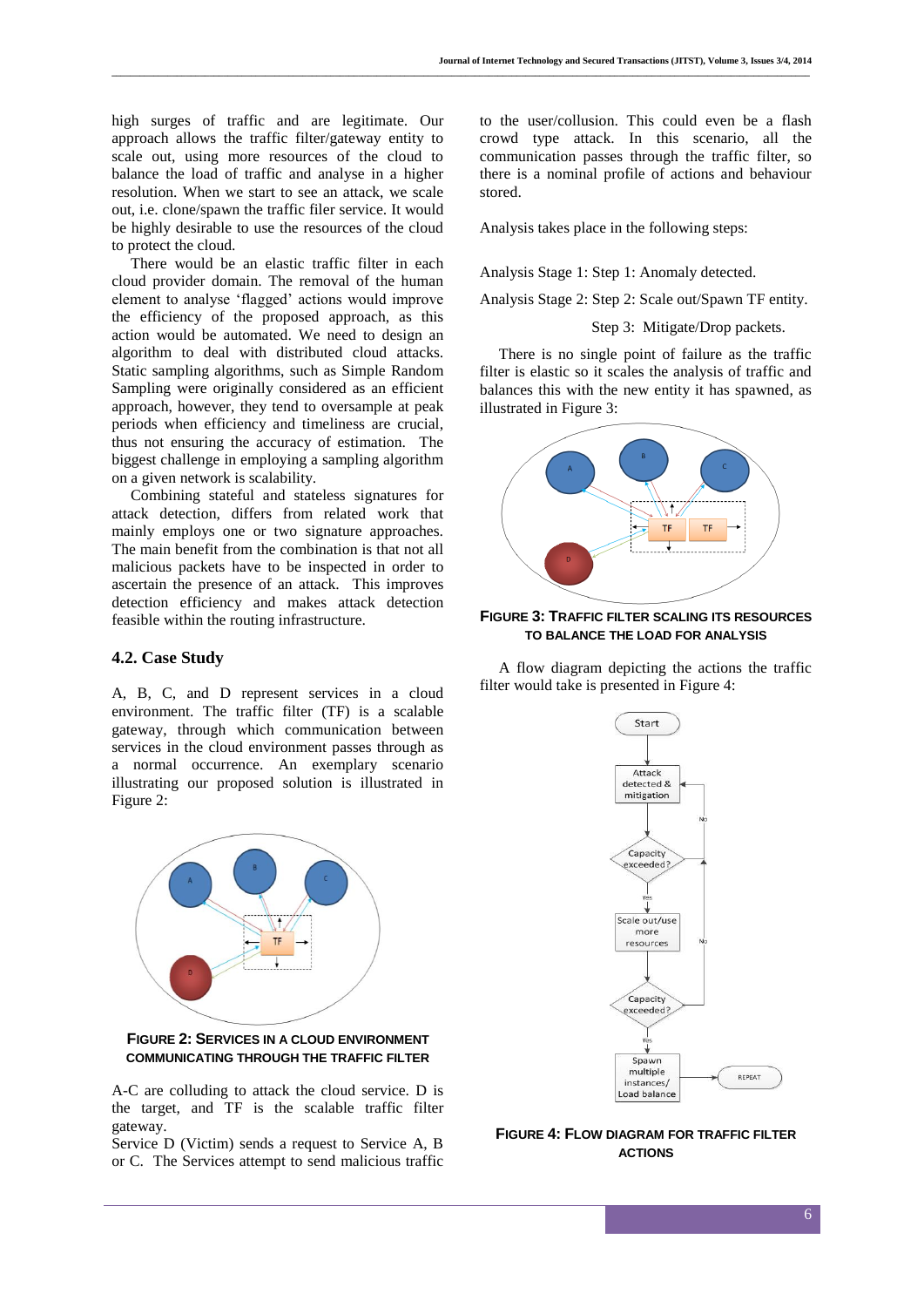Giving the traffic filter the ability to scale out/spawn its resources in order to balance the load of analysing the large volume of data means that it can use the resources of the cloud to analyse at a higher resolution. Figure 4 is a high level view of the actions that would be taken in our proposed solution. Ensuring that the analysis of traffic does not cause the entity to exceed its capacity is important, as this often happens with existing approaches that overload with a high volume of traffic.

Much of the research in this area drops packets when they believe the traffic may be malicious, but this is often inaccurate. Additionally, some work sends a report or alert to the administrator or third party that an attack has just occurred. The ability to effectively analyse the large volume of data, through balancing the load means that the results will be more efficient, and appropriate actions can be taken. New algorithms optimised for detecting cloud attacks in an effective manner are needed. Additionally, having a solution with the ability to adapt to varying computational and network loads in order to not be invasive is needed also.

## **5. Evaluation of approach**

It was originally considered a positive solution to detecting intrusions in the cloud environment. However, further research into implementing the traffic filter entity proved worrisome. When we were finalising designs, we concluded that if the communication between different services needs to go through the traffic filter, in practice it is hard to implement.

It would be desirable for communication to go through the traffic filter/gateway in order to gain a consistent understanding of the occurring communication. In contrast, design requirements for intrusion detection systems should not affect current operations in any way. Otherwise, if the traffic filter entity needed to be modified and upgraded, the services would too.

We concluded that the traffic filter could play some role for data collection, but not for a main player between different services. The use of agents to collect data could achieve the same operational objectives we desire, as they would not use operations to interfere with the current operation of services in the cloud. The use of independent agent entities that travel to and from services in the cloud environment, gather traffic logs and perform analysis could be applicable. We are currently analysing the feasibility of enhancing elements of the existing cloud infrastructure, to provide the functionality we proposed for the traffic filter attributes.

#### **6. Discussion**

**\_\_\_\_\_\_\_\_\_\_\_\_\_\_\_\_\_\_\_\_\_\_\_\_\_\_\_\_\_\_\_\_\_\_\_\_\_\_\_\_\_\_\_\_\_\_\_\_\_\_\_\_\_\_\_\_\_\_\_\_\_\_\_\_\_\_\_\_\_\_\_\_\_\_\_\_\_\_\_\_\_\_\_\_\_\_\_\_\_\_\_\_\_\_\_\_\_\_\_\_\_\_\_\_\_\_\_\_\_\_\_\_\_\_\_\_\_\_\_\_\_\_\_\_\_\_\_\_\_\_\_\_\_\_\_\_\_\_\_\_\_\_\_\_\_\_\_\_\_\_**

One problem for this research environment is that there is no unified detection and prevention approach, or a globally accepted metric or standard to evaluate against. It is clear that an IDS alone cannot protect the cloud environment from attack. As such, there has been an increase in IDPS for this environment.

Desired characteristics for IDPS include optimised performance, minimum error and maximum protection [15]. The ability to adapt to changes in user behavior and system behaviour over time is also anticipated. An IDPS should be part of normal services and not affect the operation of the cloud environment in any way.

The structure of an IDPS is based upon two types: individual and collaborative. An individual arrangement of IDPS is achieved by physically integrating it within a firewall. A collaborative IDPS consists of multiple IDPSs over a large network where each one communicates with each other. Each IDPS has two main functional components: detection element and correlation handler. Detection elements consist of several detection components, which monitor their own sub-network or host individually and generate low-level alerts. The correlation handler transforms the low level alerts into a high level report of an attack [15].

The current lack of collaboration among different components within a cloud provider or among different providers for detection or prevention of attacks is an area we aim to focus on. Cloud service providers have the scale and resources to address and prevent cyber-attacks in a more professional way than most other organisations [24]. We believe it is feasible to allow cloud providers to collaborate, as it would be beneficial for them if they could.

Many solutions can only detect specific attacks, not unknown ones, and this is deterring the utilisation of the environment. A hybrid IDPS is needed for protecting the cloud environment from attack with optimised performance and protection with minimum error [15]. A hybrid approach combines two or more network intrusion detection techniques; signature based detection, anomaly based detection, and soft computing techniques. Using a hybrid approach can improve the accuracy of the IDS when compared to individual approaches.

Attacks and failures are inevitable; therefore, it is important to develop approaches to understanding the cloud environment under attack. Investigation into the appropriate 'points' in the cloud to deploy monitoring and attack detection functionality is imperative.

The four areas considered for deployment are in the VM, in the hypervisor or host system, in the virtual network, or in the traditional network.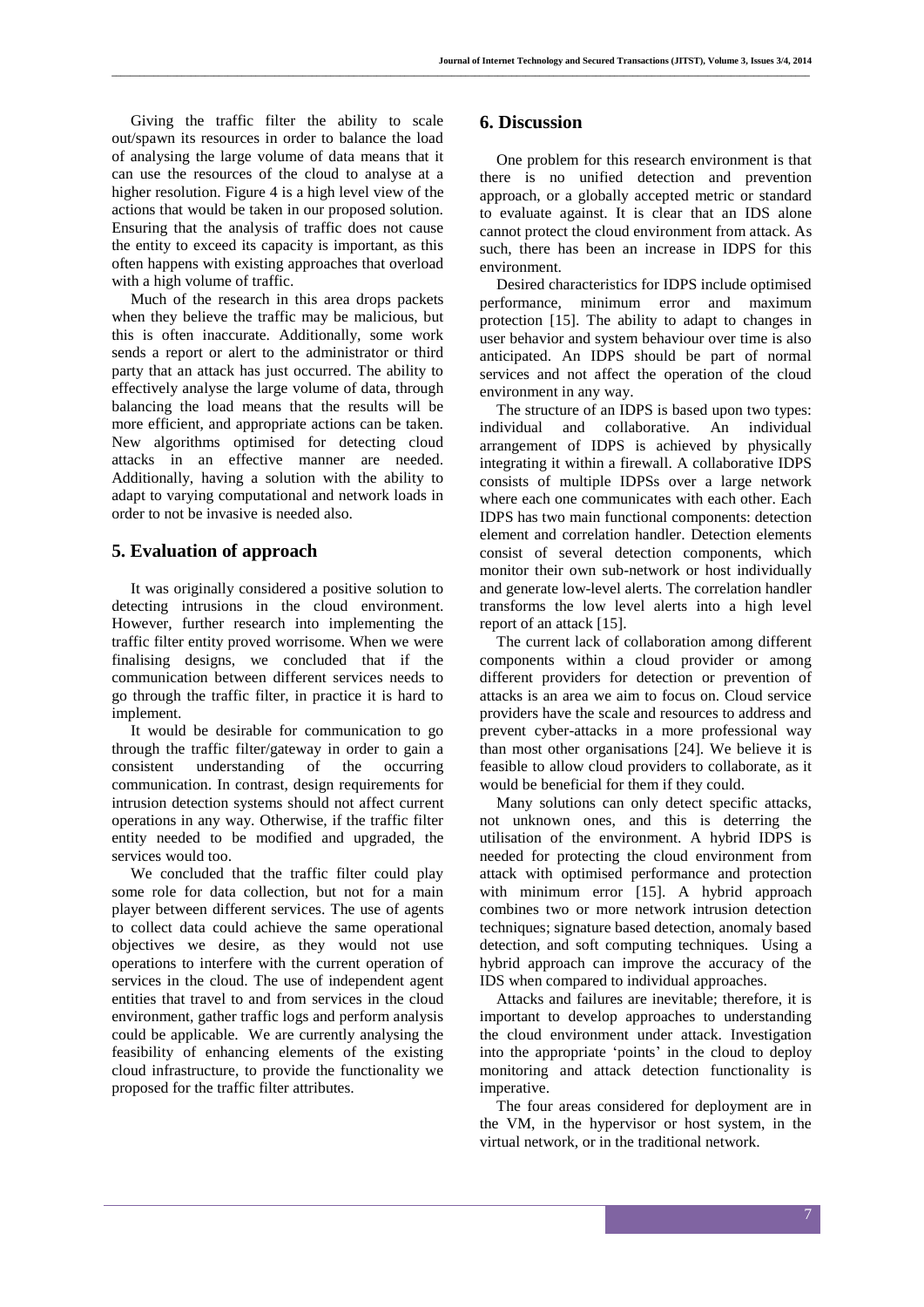- In the VM: Deploying a solution in the VM allows you to monitor the activity within the system, and detect and alert on issues that may rise.
- In the hypervisor or the host system: Deploying a solution in the hypervisor allows you not only to monitor the hypervisor, but anything travelling between VMs on that hypervisor. It is a more central location for intrusion detection, but there may be performance issues or dropping of some information if the amount is too large.
- In the virtual network/VLAN: Deploying a solution to monitor the virtual network allows you to monitor the network traffic between VMs on the host, as well as traffic between the VMs and host. This 'network' traffic never hits the traditional network.
- In the traditional network: Deploying a solution here allows you to monitor, detect, and alert on traffic that passes over the traditional network infrastructure. However, this is quite problematic as we may miss virtual traffic as it is encrypted.

We believe the optimal deployment location is on the virtual network/VLAN. To communicate between VMs, they talk over a virtual network. This would be a suitable place for an IDPS as communicating occurs through this point, and it would be easier to build a nominal profile of activities and behaviours. The use of a module that uses signature analysis of captured attack statistics, but also utilises a behaviour module to determine if the detected occurrence is actually an attack. This could in turn improve efficiency over current methods that only utilise one method.

# **7. Conclusions and future work**

Critical infrastructure vendors will inevitably take advantage of the benefits offered by the cloud computing paradigm, but while this may offer improved performance and scalability, the associated security threats deter this progression. This paper has shown our plans to build upon our initial research into protecting services in the cloud environment, through our proposed elastic scaling method for cloud security. Our future work includes enhancing the attributes of our method and measuring how an attack against the cloud's infrastructure would affect performance. New algorithms optimised for detecting cloud attacks in an efficient manner are needed, and this is something we will explore further.

# **8. References**

**\_\_\_\_\_\_\_\_\_\_\_\_\_\_\_\_\_\_\_\_\_\_\_\_\_\_\_\_\_\_\_\_\_\_\_\_\_\_\_\_\_\_\_\_\_\_\_\_\_\_\_\_\_\_\_\_\_\_\_\_\_\_\_\_\_\_\_\_\_\_\_\_\_\_\_\_\_\_\_\_\_\_\_\_\_\_\_\_\_\_\_\_\_\_\_\_\_\_\_\_\_\_\_\_\_\_\_\_\_\_\_\_\_\_\_\_\_\_\_\_\_\_\_\_\_\_\_\_\_\_\_\_\_\_\_\_\_\_\_\_\_\_\_\_\_\_\_\_\_\_**

[1] Á. MacDermott, Q. Shi, M. Merabti, and K. Kifayat, "Intrusion Detection for Critical Infrastructure Protection," in *Proceedings of 13th Annual Postgraduate Symposium on Convergence of Telecommunications, Networking and Broadcasting (PGNet 2012)*, 2012.

[2] W. Hurst, M. Merabti, and P. Fergus, "Behavioural Observation for Critical Infrastructure Security Support," in *The Seventh IEEE European Modelling Symposium (EMS2013)*, 2013.

[3] D. Wallom, M. Turilli, A. Martin, A. Raun, G. Taylor, N. Hargreaves, and A. McMoran, "myTrustedCloud: Trusted Cloud Infrastructure for Security-critical Computation and Data Managment," *2011 IEEE Third International Conference on Cloud Computing Technology and Science (CloudCom)*., pp. 247–254, Nov. 2011.

[4] Á. MacDermott, Q. Shi, M. Merabti, and K. Kifayat, "Protecting Critical Infrastructure Services in the Cloud Environment," in *Proceedings of the 12th European Conference on Information Warfare and Security (ECIW),* 2013, pp. 336–343.

[5] OTE, "Discussion on the Challenges for the Development of a Context for : Secure Cloud computing for Critical infrastructure IT," Greece, 2012.

[6] M. Sch, R. Bless, F. Pallas, J. Horneber, and P. Smith, "An Architectural Model for Deploying Critical Infrastructure Services in the Cloud," in *IEEE Cloud Com 2013*, 2013.

[7] T. Miyachi, H. Narita, H. Yamada, and H. Furuta, "Myth and reality on control system security revealed by Stuxnet," in *2011 Proceedings of SICE Annual Conference (SICE)*, 2011, pp. 1537–1540.

[8] M. T. Khorshed, A. B. M. S. Ali, and S. A. Wasimi, "A survey on gaps, threat remediation challenges and some thoughts for proactive attack detection in cloud computing," *Future Generation Computer Systems*., vol. 28, no. 6, pp. 833–851, Jun. 2012.

[9] Á. MacDermott, Q. Shi, M. Merabti, and K. Kifiyat, "Considering an elastic scaling model for cloud security," in *The 8th International Conference for Internet Technology and Secured Transactions (ICITST-2013)*, 2013.

[10] W. Chun, "What is cloud computing?," Google Developers Academy, 2012. [Online]. Available: https://developers.google.com/appengine/training/intro/wh atiscc.

[11] K. Annapureddy, "Security Challenges in Hybrid Cloud Infrastructures," in Aalto University, T-110.5290 Seminar on Network Security, 2010.

[12] A. Bakshi and Y. B. Dujodwala, "Securing Cloud from DDOS Attacks Using Intrusion Detection System in Virtual Machine," *2010 Second International Conference*